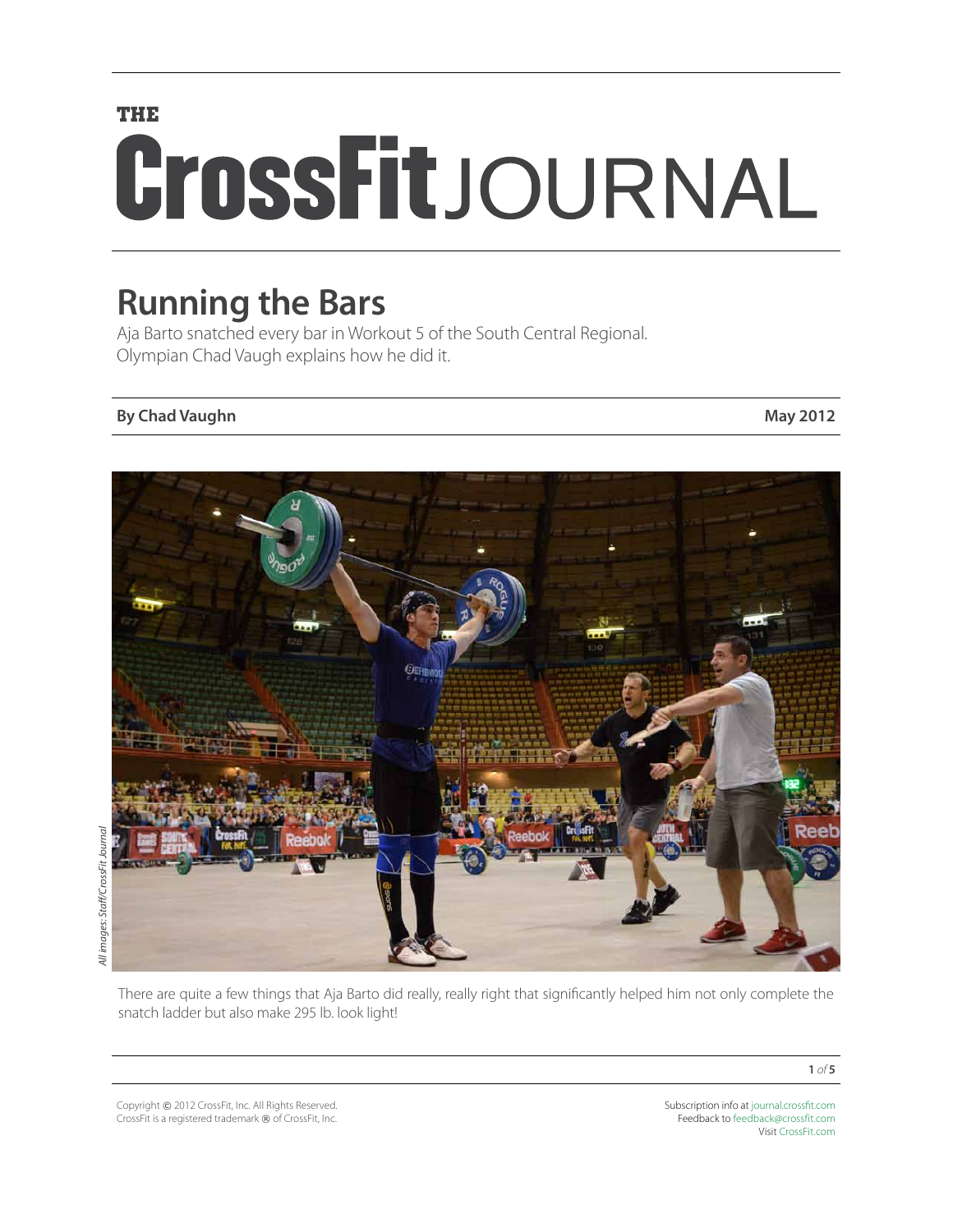The base of his success, of course, is technique. Barto was maintaining and creating all the right angles and positions as the bar traveled up the legs, where he then fully extended with hips open and arms straight before those arms pulled and pushed the body under the bar. His body moved around and underneath it to lock it out overhead. All these positions help keep the bar closer to the body and the bar path in line, and they set the body up to exert the most possible power by activating the proper parts at the right time for a smooth, powerful, fast lift.

## Many of the competitors were power-snatching as many bars as they could, and many failed at the weight that forced them to start dropping under.

Barto was also consistent in his movement: he squatsnatched every rep from 155 to 295 lb. Most of these weights would be easy power snatches for him, so some might wonder why he wasted his legs and didn't choose the squat squat snatch only when necessary. Really, it's all about preparation and insurance. The whole body is engaged differently in the two receiving positions: think about the shoulders, hips, wrists, knees, ankles, width of the landing, etc. If you are trying to put the most weight overhead, you want the muscle memory to be wired into what you'll be doing with the heaviest weights as much as possible.

Many of the competitors were power-snatching as many bars as they could, and many failed at the weight that forced them to start dropping under more. It's a fact that most, especially while learning, can power-snatch more than they can lift in a full snatch for many different reasons. It's mainly due to a subconscious hesitation to use a weak or non-existent catch/bottom position, but this should not be the case at the regional level. Actually, many of the culprits missing bars were ones I've seen use the squat snatch very well many times!

Were they trying to save the legs and conserve overall energy? If so, you have to consider how the body reacts as the weight gets heavier and heavier in a power snatch. The feet jump out wider and wider to the point of creating

an excessively wide landing, the body begins to contort more and more, and the bar lands shorter and shorter for tough press-outs—if you're lucky enough for the bar to land overhead. All these movements are very inefficient and create a lot of unnecessary energy consumption as one fights against the positions.

How about starting to drop when the power snatch starts to break? That's still not good enough because the body is not prepared and typically says "no!" That's especially true in a workout like this, where you have only 50 seconds to perform double-unders and then a lift. You don't really have time to adjust with a miss. As I watched the South Central Regional, it happened time and time again: as the competitors decided to or were forced to drop lower, the weight typically won!



*Aja Barto's snatches looked very similar from the opening bars to 295 lb. at the end of the ladder.*

Copyright © 2012 CrossFit, Inc. All Rights Reserved. CrossFit is a registered trademark ® of CrossFit, Inc.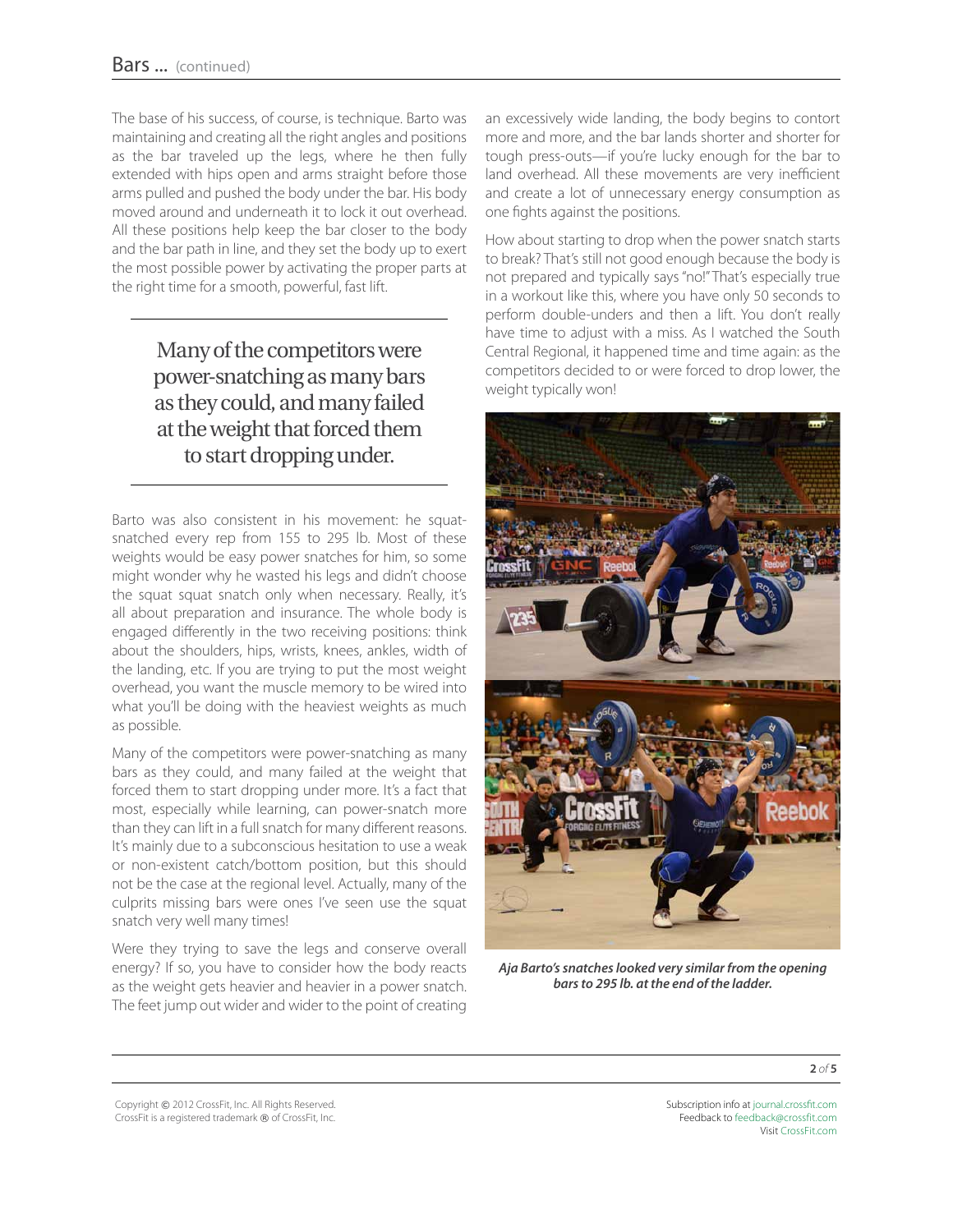I would say that squat-snatching all bars—even if the technique is not needed—would add at least one or two more successful lifts to an athlete's score.

> Rip from the floor with a heavy weight and you'll most likely be decelerating—that bar ain't goin' up!

#### **Mirror, Mirror**

In addition, Barto's snatches were a mirror image of one another in regards to rhythm, speed and the height at which the bar was met with the legs to receive. Again, it all comes down to preparation with practice and consistency so the body knows how it will need to move with the heaviest loads.

For the rhythm, we are talking about the entire process from ritualistic set-up through the actual lift. If this changes and is rushed, there is greater potential for something basic to be missed (tightness, bar closeness, etc.), and that can leave a lot of ground to be made up with a load that's



*Barto's pulls were deliberate and controlled, and his ideal positioning allowed him maximal speed on extension.*

already a challenging weight. This is typically when you see the weight go up and over the top to fall behind the lifter. On the other end, at this point it becomes easier for negative thoughts to sneak in and bring hesitation, usually on extension or the drop under. Typically, you'll see a dump forward when an athlete hesitates.

The speed of the bar is part of the overall rhythm as well. The entire pull should be in rhythm and not just a rip from the floor with a dive and a prayer. Barto was calmly controlled as he initiated the lift and then built the speed through extension.

The lift is not made with speed from the floor! Deliberateness is important to ensure tightness, positioning and bar closeness. In addition, you will have a higher chance of positive acceleration on extension if that effort to build speed is at least slightly held off. Rip from the floor with a heavy weight and you'll most likely be decelerating—that bar ain't goin' up!

As a note, while you are learning it will not hurt and is usually necessary to go excessively slow all the way up to the power position (at the lap with a slight bend in the knees and the shoulders over the bar). Think about this: the slower you go, the more likely you are to maintain tightness, positioning and overall quality. On the other hand, the faster you go, the greater your chance for error. You can always speed up later as you learn and build comfort, but your speed should never be to the point of ripping and outside of acceleration at extension.

Barto was controlled on the heavy weights to ensure the tightness, positioning and speed of extension, and on the light ones he had used the same rhythm and speed as optimal preparation for the heavy bars.

As we drop to the overhead-squat position to receive the bar, it is important that we use our legs as shocks and not as brakes or as nothing at all. If we use the legs as brakes and stop the body right where we meet the bar and come up from there, it is very jarring and hard on the body, and it gives up a lot of potential. If we use the legs for no real purpose and drop straight to a rock-bottom position without interacting much with the legs, it creates a lack of control and doesn't leave much room for error.

Copyright © 2012 CrossFit, Inc. All Rights Reserved. CrossFit is a registered trademark ® of CrossFit, Inc.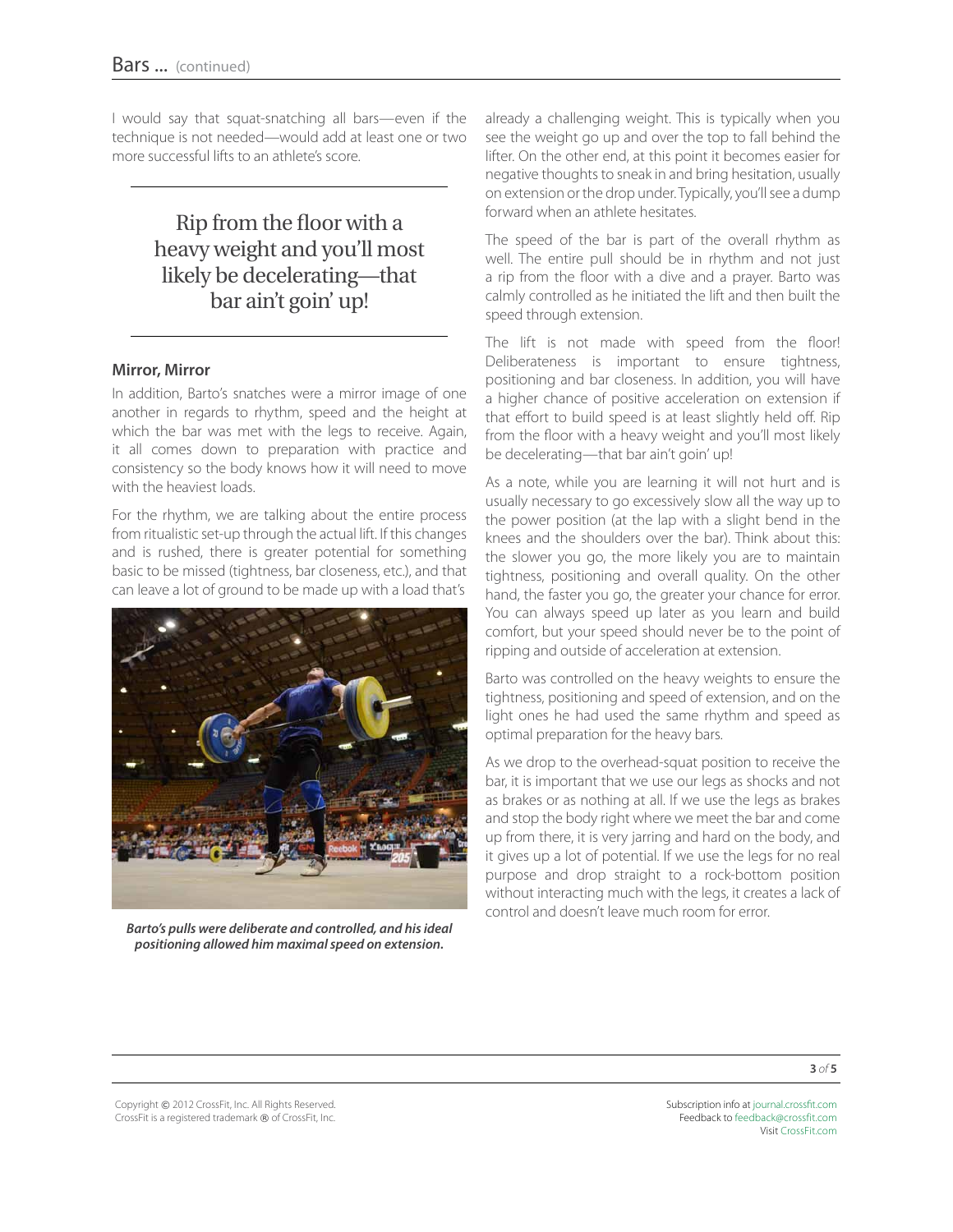Pull up a video of a world record—an admittedly extreme example—and it looks as if the lifters are indeed shooting straight to the bottom position. Slow the video down and you'll see the arms locked out overhead with the squat height at about parallel. So, just like Barto did, the body begins to slow the bar in this part of the reception and then rides it down smoothly to a deep, flexible, strong and seemingly relaxed and comfortable bottom position. So, for Barto, this was necessary to control the heavy weights, and it was necessary on the light weights to reinforce that specific height of reception and a portion of his overall timing.

# In a squat that is anything above rock bottom, there is usually no saving a lift.

#### **Love the Bottom**

Finally, let's examine Barto's bottom position with the bar overhead and his body at its lowest point in the squat. I love it! I spend so much time every day teaching this position and talking people into it, which is complicated due to all the misconceptions about squatting below parallel and as low as possible. I noticed how Barto had a slight pause down there, particularly with the heaviest bars. Most of them were slightly forward but were nowhere near a problem because of Barto's bottom position. He simply sat, relaxed, and easily pulled it back in, probably without many even noticing.

In a squat that is anything above rock bottom, there is usually no saving a lift: it's either over the top of you, dropped behind or you are attempting to run forward underneath. One of the best things that you can do to improve your overall potential for the snatch is snatchgrip overhead squats with a 3- to 5-second pause in the bottom on each rep—and strive to go lower and lower. Most will need to spend a lot of time here to even begin to open up flexibility (ankles, hips, shoulders, etc.) and create awareness to work toward a lower and lower position.



*By riding the bar down to a deep squat (Frame 2), Barto was able to stabilize the heavy load before standing under control to complete the lift.*

**4** *of* **5**

Copyright © 2012 CrossFit, Inc. All Rights Reserved. CrossFit is a registered trademark ® of CrossFit, Inc.